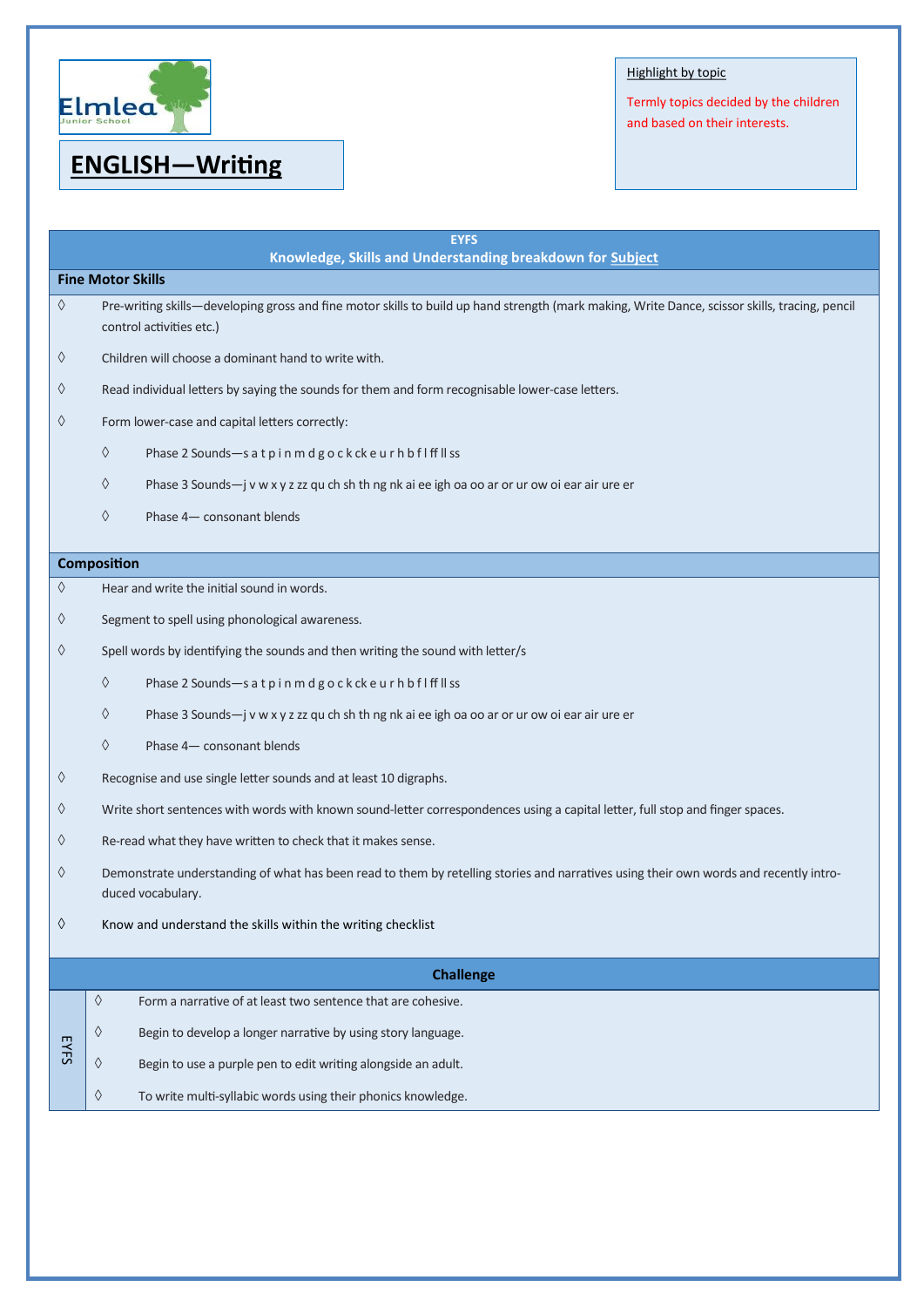

# **ENGLISH—Writing**

## Highlight by topic

Autumn 1 – Traditional Tales Autumn 2 - Light and Dark Spring 1 – Dinosaurs Spring 2—Bristol—Brunel Summer 1 —Under the Sea Summer 2 —Pirates/ Space Journeys

|                                                                                                                                            | Year 1                                                                                                                                                                   |  |
|--------------------------------------------------------------------------------------------------------------------------------------------|--------------------------------------------------------------------------------------------------------------------------------------------------------------------------|--|
|                                                                                                                                            | Knowledge, Skills and Understanding breakdown for Subject                                                                                                                |  |
| <b>Composition - Writing skills and Planning</b>                                                                                           |                                                                                                                                                                          |  |
| ♦                                                                                                                                          | Form letters and numbers correctly and confidently: To be able to form digits 0-9 correctly, starting and finishing in the right place.                                  |  |
| ♦                                                                                                                                          | Join letters correctly and understand which letters belong to which handwriting families                                                                                 |  |
| ♦                                                                                                                                          | To be able to use diagonal and horizontal strokes to join lower case letters                                                                                             |  |
| ♦                                                                                                                                          | Name the letters of the alphabet in order using letter names to distinguish between alternative spellings of the same sound                                              |  |
| ♦                                                                                                                                          | Know and understand the skills within the writing checklist                                                                                                              |  |
| ♦                                                                                                                                          | Create word banks based on new topic                                                                                                                                     |  |
| ♦                                                                                                                                          | Articulate and communicate ideas about what he/ she has written                                                                                                          |  |
| ♦                                                                                                                                          | Create a story map plan ensuring there is a clear beginning, middle and end                                                                                              |  |
| Composition-Drafting, writing, reviewing, editing                                                                                          |                                                                                                                                                                          |  |
| $\Diamond$                                                                                                                                 | To be able to read writing aloud audibly and clearly to check for errors.                                                                                                |  |
| ♦                                                                                                                                          | Write form memory simple sentences dictated by the teacher that include words using the GPCS and common exception words and                                              |  |
| punctuation taught so far.                                                                                                                 |                                                                                                                                                                          |  |
| ♦                                                                                                                                          | To write a non-fiction piece of writing based on current topic/ interest                                                                                                 |  |
| ♦                                                                                                                                          | To write a narrative using story language influenced by experience of texts                                                                                              |  |
| ♦                                                                                                                                          | To attempt writing poetry                                                                                                                                                |  |
| ♦                                                                                                                                          | To write for purpose: newspaper articles, stories, non-fiction, poetry, recount, speech                                                                                  |  |
| ♦                                                                                                                                          | To begin using a purple pen alongside an adult to edit and upskill writing                                                                                               |  |
| <b>Grammar, Vocabulary and Punctuation</b>                                                                                                 |                                                                                                                                                                          |  |
| $\Diamond$                                                                                                                                 | To know whether a sentence is complete and makes sense.                                                                                                                  |  |
| ♦                                                                                                                                          | To be able to use capital letters, full stops, question marks and exclamation marks and understand the purpose of them to demarcate                                      |  |
| sentences                                                                                                                                  |                                                                                                                                                                          |  |
| ♦                                                                                                                                          | To be able to use a capital letter for names of people, places, days of the week and the personal pronoun 'I'                                                            |  |
| ♦                                                                                                                                          | Understand the spelling rules for adding -s or -es as the plural for nouns and third person singular for verbs: To be able to remember                                   |  |
| that if the ending sounds like /s/ or/z/ it is spelt as 's': If the ending sounds like /iz/ and forms an extra syllable it is spelt as -es |                                                                                                                                                                          |  |
| ♦                                                                                                                                          | To know the correct terms to describe elements of written English.                                                                                                       |  |
| ♦                                                                                                                                          | To be able to use Y1 'Terminology for pupils' in Appendix 2                                                                                                              |  |
| ♦                                                                                                                                          | Use suffixes -ing, -ed, -er, and -est where no change is needed to the root word and prefixes such as un- to the beginning of the word                                   |  |
| ♦                                                                                                                                          | Use some coordinating (or, and, but) and subordinating (when, if, that, because) conjunctions to expand a sentence, choosing appro-<br>priately for particular sentences |  |
| <b>Challenge</b>                                                                                                                           |                                                                                                                                                                          |  |
|                                                                                                                                            | $\Diamond$<br>To begin to use further forms of SPAG to develop writing                                                                                                   |  |
| Year                                                                                                                                       | ♦<br>Independently re-read and edit writing to enhance                                                                                                                   |  |
|                                                                                                                                            | Read own writing aloud with expression and intonation to make meaning clear, knowing which words to emphasise                                                            |  |